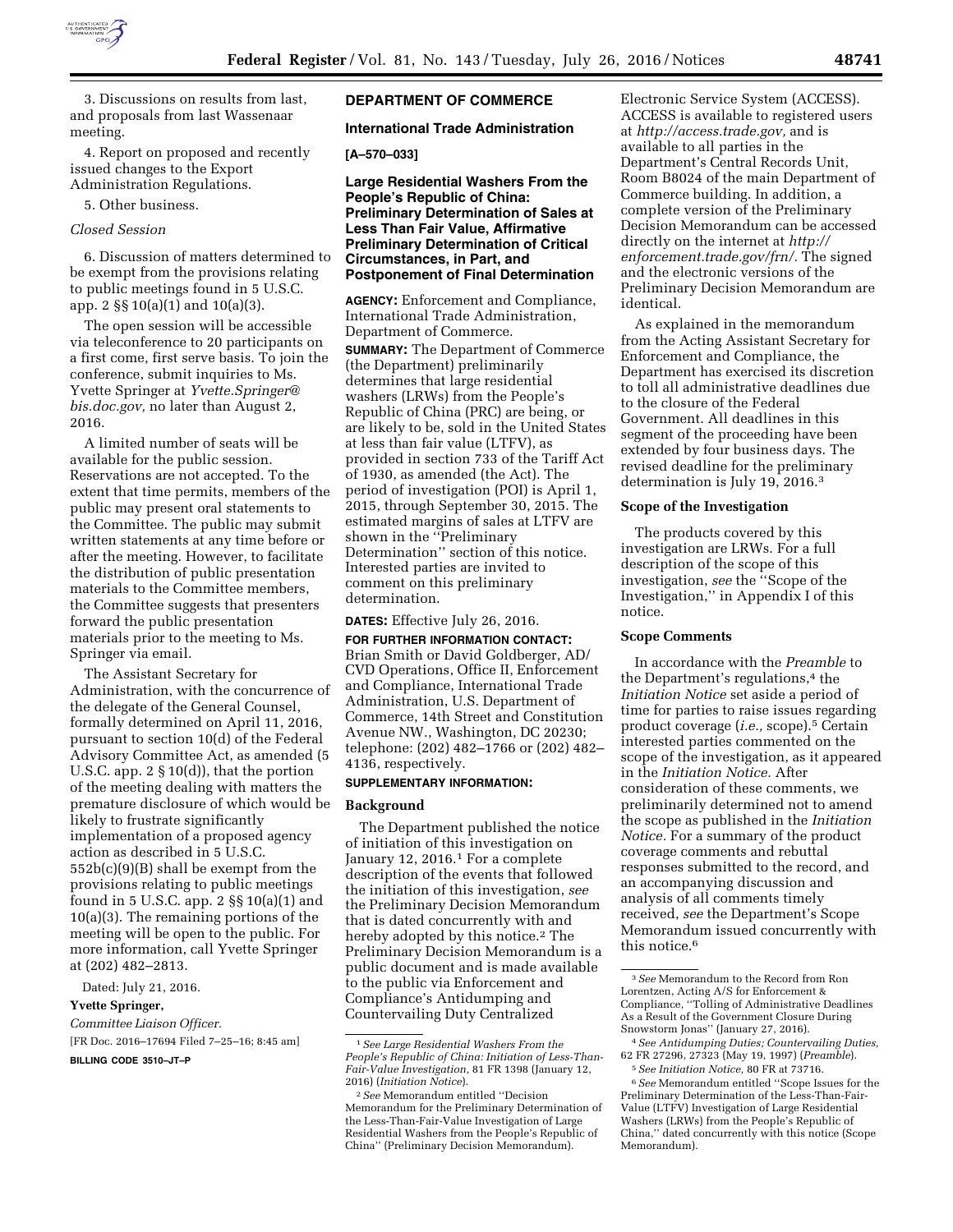### **Methodology**

The Department is conducting this investigation in accordance with section 731 of the Act. We calculated constructed export prices in accordance with section 772 of the Act. Because the PRC is a non-market economy, within the meaning of section 771(18) of the Act, we calculated normal value (NV) in accordance with section 773(c) of the Act. For a full discussion of the Department's methodology, *see* the Preliminary Decision Memorandum.

## **Preliminary Affirmative Negative Determination of Critical Circumstances, in Part**

On May 6, 2016, Whirlpool Corporation (the petitioner) timely filed an allegation of critical circumstances, pursuant to section 733(e)(1) of the Act and 19 CFR 351.206(1), alleging that critical circumstances exist with respect to imports of the merchandise under consideration. We preliminarily determine that critical circumstances do not exist for Nanjing LG-Panda Appliances Co., Ltd., but do exist with

respect to Suzhou Samsung Electronics Co., Ltd./Suzhou Samsung Electronics Co. Ltd—Export (collectively, Samsung) and the PRC-wide entity. For a full description of the methodology and results of our analysis, *see* the Preliminary Decision Memorandum.

### **Preliminary Determination**

The Department preliminarily determines that the following weightedaverage dumping margins exist during the period April 1, 2015, through September 30, 2015:

| Exporter                                                                                                          | Producer                                                                           | Weighted-<br>average<br>margin $(\%)$ |
|-------------------------------------------------------------------------------------------------------------------|------------------------------------------------------------------------------------|---------------------------------------|
| Nanjing LG-Panda Appliances Co., Ltd./LG Electronics, Inc                                                         |                                                                                    | 49.88                                 |
| Suzhou Samsung Electronics Co., Ltd./Suzhou Samsung Elec-<br>tronics Co. Ltd-Export/Samsung Electronics Co., Ltd. | Suzhou Samsung Electronics Co., Ltd./Suzhou Samsung<br>Electronics Co. Ltd-Export. | 111.09                                |
|                                                                                                                   |                                                                                    | 80.49                                 |

#### **PRC-Wide Rate**

In calculating rates for nonindividually investigated respondents in the context of non-market economy cases, the Department looks to section  $735(c)(5)(A)$ –(B) of the Act, which provides instructions for calculating the all-others rate in an investigation.7 Section 735(c)(5)(A) of the Act provides that the estimated all-others rate shall be equivalent to the weighted average of the estimated weighted-average dumping margins calculated for exporters and producers individually investigated, excluding any margins that are zero, *de minimis,* or based entirely on facts available. Section 735(c)(5)(B) of the Act provides that where all individually investigated exporters or producers receive rates that are zero, *de minimis,* or based entirely on facts available, then the Department may use ''any reasonable method'' to establish the all-others rate for those companies not individually investigated.

Apart from the mandatory respondents in this investigation, no other PRC exporters of the subject merchandise during the POI established entitlement to a separate rate.8 Thus, no non-individually examined separate rates are being assigned in this segment. Moreover, the PRC-wide entity is not being individually examined in this investigation. Furthermore, there currently exist no respondents that have failed to cooperate in this investigation, and there are no zero or *de minimis* 

margins. Therefore, we are preliminarily determining the PRC-wide rate based on a simple average of the calculated rates determined for the mandatory respondents,<sup>9</sup> in accordance with section  $735(c)(5)(A)$  of the Act.<sup>10</sup>

### **Suspension of Liquidation**

In accordance with section  $733(d)(2)$ of the Act, the Department will instruct U.S. Customs and Border Protection (CBP) to suspend liquidation of all entries of LRWs from the PRC, as described in the ''Scope of the

9With two respondents, we would normally calculate (A) a weighted-average of the dumping margins calculated for the mandatory respondents; (B) a simple average of the dumping margins calculated for the mandatory respondents; and (C) a weighted-average of the dumping margins calculated for the mandatory respondents using each company's publicly-ranged values for the merchandise under consideration. We would compare (B) and (C) to (A) and select the rate closest to (A) as the most appropriate rate for all other companies. *See Ball Bearings and Parts Thereof From France, Germany, Italy, Japan, and the United Kingdom: Final Results of Antidumping Duty Administrative Reviews, Final Results of Changed-Circumstances Review, and Revocation of an Order in Part,* 75 FR 53661, 53663 (September 1, 2010). In this case, however, we do not have complete publicly-ranged quantities from either respondent on the record to properly conduct this comparison. Therefore, we are using a simple average of the dumping margins calculated for the mandatory respondents as the PRC-wide rate for this preliminary determination, and we intend to ask the respondents to provide a complete, publiclyranged summary of their U.S. sales quantities for consideration in the final determination.

10*See Welded Stainless Pressure Pipe From the Socialist Republic of Vietnam: Final Determination of Sales at Less Than Fair Value,* 79 FR 31092–93 (May 30, 2014); and *Notice of Final Determination of Sales at Less Than Fair Value: Certain Small Diameter Carbon and Alloy Seamless Standard, Line and Pressure Pipe From Romania,* 65 FR 39125, 39127 (June 23, 2000).

.

Investigation'' section, entered, or withdrawn from warehouse, for consumption on or after the date of publication of this notice in the **Federal Register**.

Section 733(e)(2) of the Act provides that, given an affirmative determination of critical circumstances, any suspension of liquidation shall apply to unliquidated entries of merchandise entered, or withdrawn from warehouse, for consumption on or after the later of (a) the date which is 90 days before the date on which the suspension of liquidation was first ordered, or (b) the date on which notice of initiation of the investigation was published. We preliminarily find that critical circumstances exist for imports of LRWs from the PRC produced and/or exported by Samsung and the PRC-wide entity. Accordingly, for Samsung and the PRCwide entity, in accordance with section 733(e)(2)(A) of the Act, the suspension of liquidation shall apply to unliquidated entries of merchandise entered, or withdrawn from warehouse, for consumption on or after the date which is 90 days before the publication of this notice.

Pursuant to 19 CFR 351.205(d), the Department will instruct CBP to require a cash deposit 11 equal to the weightedaverage amount by which NV exceeds U.S. price as follows: (1) The cash deposit rate for the exporter/producer combinations listed in the table above will be the rate identified in the table; (2) for all combinations of PRC

<sup>7</sup>*See Xanthan Gum from the People's Republic of China: Final Determination of Sales at Less Than Fair Value,* 78 FR 33351 (June 4, 2013), and accompanying Issues and Decision Memorandum at page 4–5. 8*See* Preliminary Decision Memorandum.

<sup>11</sup>*See Modification of Regulations Regarding the Practice of Accepting Bonds During the Provisional Measures Period in Antidumping and Countervailing Duty Investigations,* 76 FR 61042 (October 3, 2011).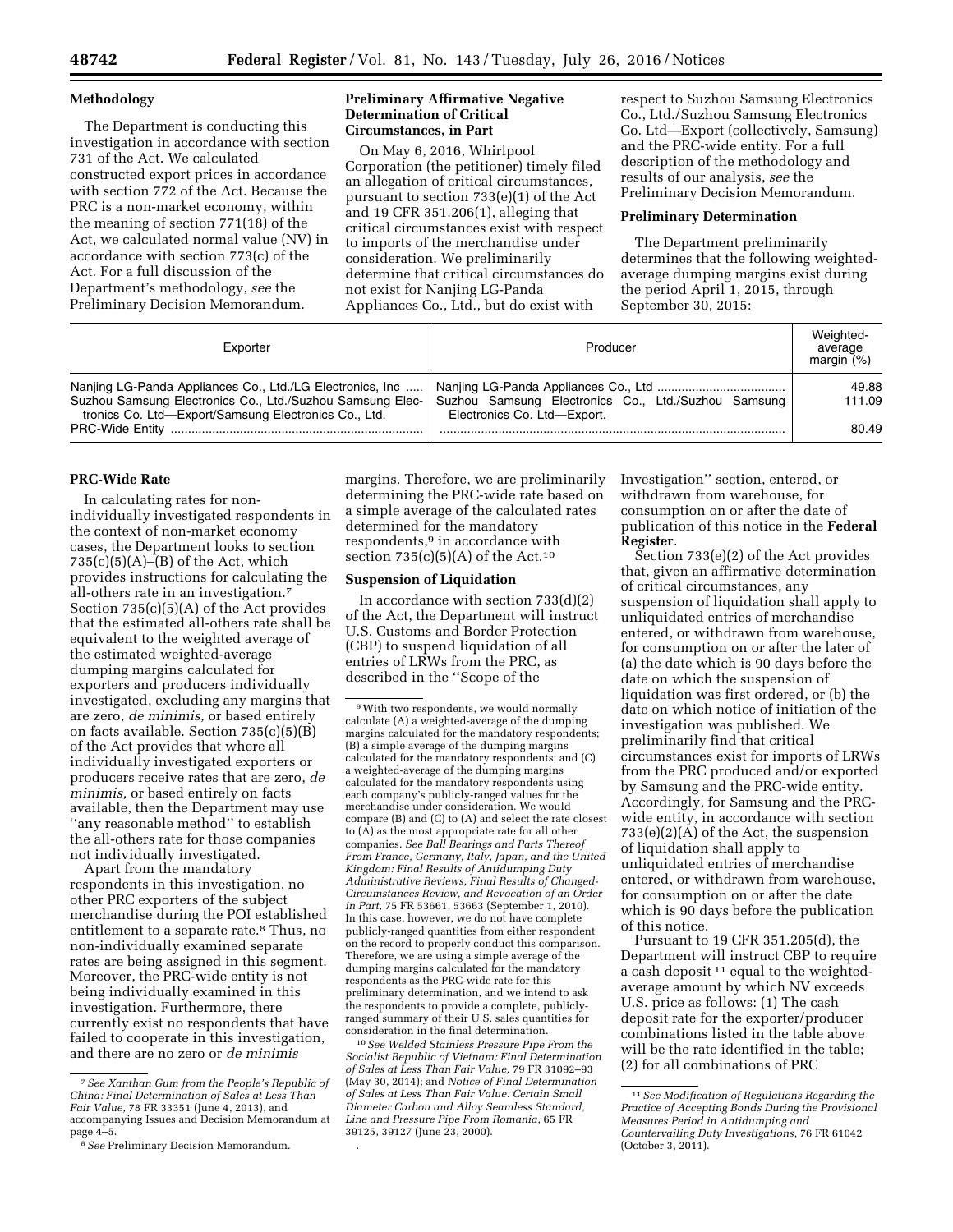exporters/producers of merchandise under consideration that have not received their own separate rate above, the cash-deposit rate will be the cash deposit rate established for the PRCwide entity; and (3) for all non-PRC exporters of merchandise under consideration which have not received their own separate rate above, the cashdeposit rate will be the cash deposit rate applicable to the PRC exporter/producer combination that supplied that non-PRC exporter. These suspension of liquidation instructions will remain in effect until further notice.

# **Disclosure and Public Comment**

We intend to disclose the calculations performed to parties in this proceeding within five days after public announcement of the preliminary determination in accordance with 19 CFR 351.224(b). Case briefs or other written comments may be submitted to the Assistant Secretary for Enforcement and Compliance no later than seven days after the date on which the final verification report is issued in this proceeding and rebuttal briefs, limited to issues raised in case briefs, may be submitted no later than five days after the deadline date for case briefs.12 Pursuant to 19 CFR 351.309(c)(2) and (d)(2), parties who submit case briefs or rebuttal briefs in this proceeding are encouraged to submit with each argument: (1) A statement of the issue; (2) a brief summary of the argument; and (3) a table of authorities.

Pursuant to 19 CFR 351.310(c), interested parties who wish to request a hearing must submit a written request to the Assistant Secretary for Enforcement and Compliance, U.S. Department of Commerce, filed electronically using ACCESS. An electronically filed document must be received successfully in its entirety by the Department's electronic records system, ACCESS, by 5:00 p.m. Eastern Time, within 30 days after the date of publication of this notice.13 Hearing requests should contain the party's name, address, and telephone number, the number of participants, and a list of the issues parties intend to present at the hearing. If a request for a hearing is made, the Department intends to hold the hearing at the U.S. Department of Commerce, 14th Street and Constitution Avenue NW., Washington, DC 20230, at a time and location to be determined. Parties should confirm by telephone the date,

13*See* 19 CFR 351.310(c). 14*See* 19 CFR 351.210(e).

time, and location of the hearing two days before the scheduled date.

# **Postponement of Final Determination and Extension of Provisional Measures**

Section 735(a)(2) of the Act provides that a final determination may be postponed until not later than 135 days after the date of the publication of the preliminary determination if, in the event of an affirmative preliminary determination by the Department, a request for such postponement is made by exporters who account for a significant proportion of exports of the subject merchandise, or in the event of a negative preliminary determination by the Department, a request for such postponement is made by the petitioner. 19 CFR 351.210(e)(2) requires that requests by respondents for postponement of a final antidumping determination be accompanied by a request for extension of provisional measures from a four-month period to a period not more than six months in duration.

On June 27 and 29, 2016, pursuant to 19 CFR 351.210(b)(2)(ii), LG and Samsung, respectively, requested that the Department postpone its final determination, and extend the application of the provisional measures prescribed under section 733(d) of the Act and 19 CFR 351.210(e)(2), from a four-month period to a period not to exceed six months.

In accordance with section 735(a)(2)(A) of the Act and 19 CFR 351.210(b)(2)(ii) and (e)(2), because (1) our preliminary determination is affirmative; (2) the requesting exporters account for a significant proportion of exports of the subject merchandise; and (3) no compelling reasons for denial exist, we are postponing the final determination and extending the provisional measures from a four-month period to a period not greater than six months. Accordingly, we will make our final determination no later than 135 days after the date of publication of this preliminary determination, pursuant to section  $735(a)(2)$  of the Act.<sup>14</sup>

# **International Trade Commission (ITC) Notification**

In accordance with section 733(f) of the Act, we will notify the ITC of our affirmative preliminary determination of sales at LTFV. Because the preliminary determination in this investigation is affirmative, section 735(b)(2) of the Act requires that the ITC make its final determination whether the domestic industry in the United States is materially injured, or threatened with

material injury, by reason of imports of LRWs from the PRC before the later of 120 days after the date of this preliminary determination or 45 days after our final determination. Because we are postponing the deadline for our final determination to 135 days from the date of publication of this preliminary determination, as discussed above, the ITC will make its final determination no later than 45 days after our final determination.

This determination is issued and published in accordance with sections 733(f) and 777(i)(1) of the Act and 19 CFR 351.205(c).

Dated: July 19, 2016.

### **Paul Piquado,**

*Assistant Secretary for Enforcement and Compliance.* 

# **List of Topics Discussed in the Preliminary Decision Memorandum**

- 1. Summary
- 2. Background
- 3. Period of Investigation
- 4. Postponement of Final Determination and Extension of Provisional Measures
- 5. Scope Comments
- 6. Scope of the Investigation
- 7. Product Characteristics
- 8. Critical Circumstances
- 9. Discussion of the Methodology a. Non-Market Economy Country
- b. Surrogate Country
- c. Surrogate Value Comments
- d. Separate Rates
- e. Combination Rates
- f. The PRC-Wide Entity
- g. Date of Sale
- h. Fair Value Comparisons
- i. U.S. Price
- j. Normal Value
- k. Factor Valuation Methodology
- l. Currency Conversion
- 10. Verification
- 11. International Trade Commission Notification
- 12. Conclusion

#### **Appendix I: Scope of the Investigation**

The products covered by this investigation are all large residential washers and certain parts thereof from the People's Republic of China.

For purposes of this investigation, the term ''large residential washers'' denotes all automatic clothes washing machines, regardless of the orientation of the rotational axis, with a cabinet width (measured from its widest point) of at least 24.5 inches (62.23 cm) and no more than 32.0 inches (81.28 cm), except as noted below.

Also covered are certain parts used in large residential washers, namely: (1) All cabinets, or portions thereof, designed for use in large residential washers; (2) all assembled tubs 15 designed for use in large residential washers which incorporate, at a minimum: (a) A tub;

<sup>12</sup>*See* 19 CFR 351.309; *see also* 19 CFR 351.303 (for general filing requirements).

<sup>15</sup>A ''tub'' is the part of the washer designed to hold water.